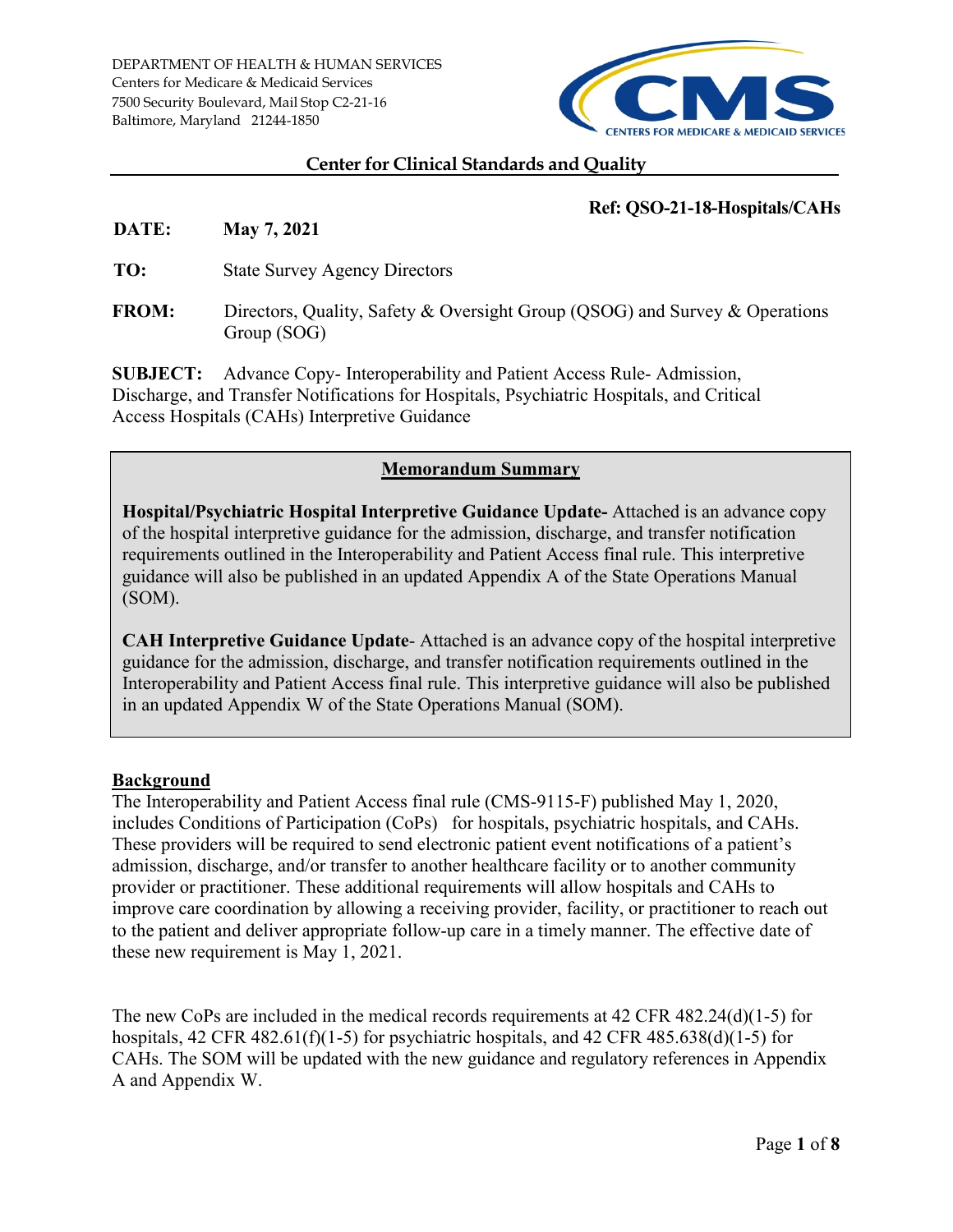Hospitals and CAHs that do not meet the electronic health records or administrative system requirements of the content exchange standard, would not be subject to meeting these requirements.

**Contact:** For any additional questions for concern, please contact [QSOG\\_Hospital@cms.hhs.gov](mailto:QSOG_Hospital@cms.hhs.gov)

**Effective Date:** Immediately. This policy should be communicated with all survey and certification staff, their managers and the State/Regional Office training coordinators within 30 days of this memorandum.

/s/

Karen L. Tritz David R. Wright Director, Survey & Operations Group Director, Quality, Safety & Oversight Group

Attachment(s)- Interoperability- ADT Notification Guidance for Hospitals, Psychiatric Hospitals, and CAHs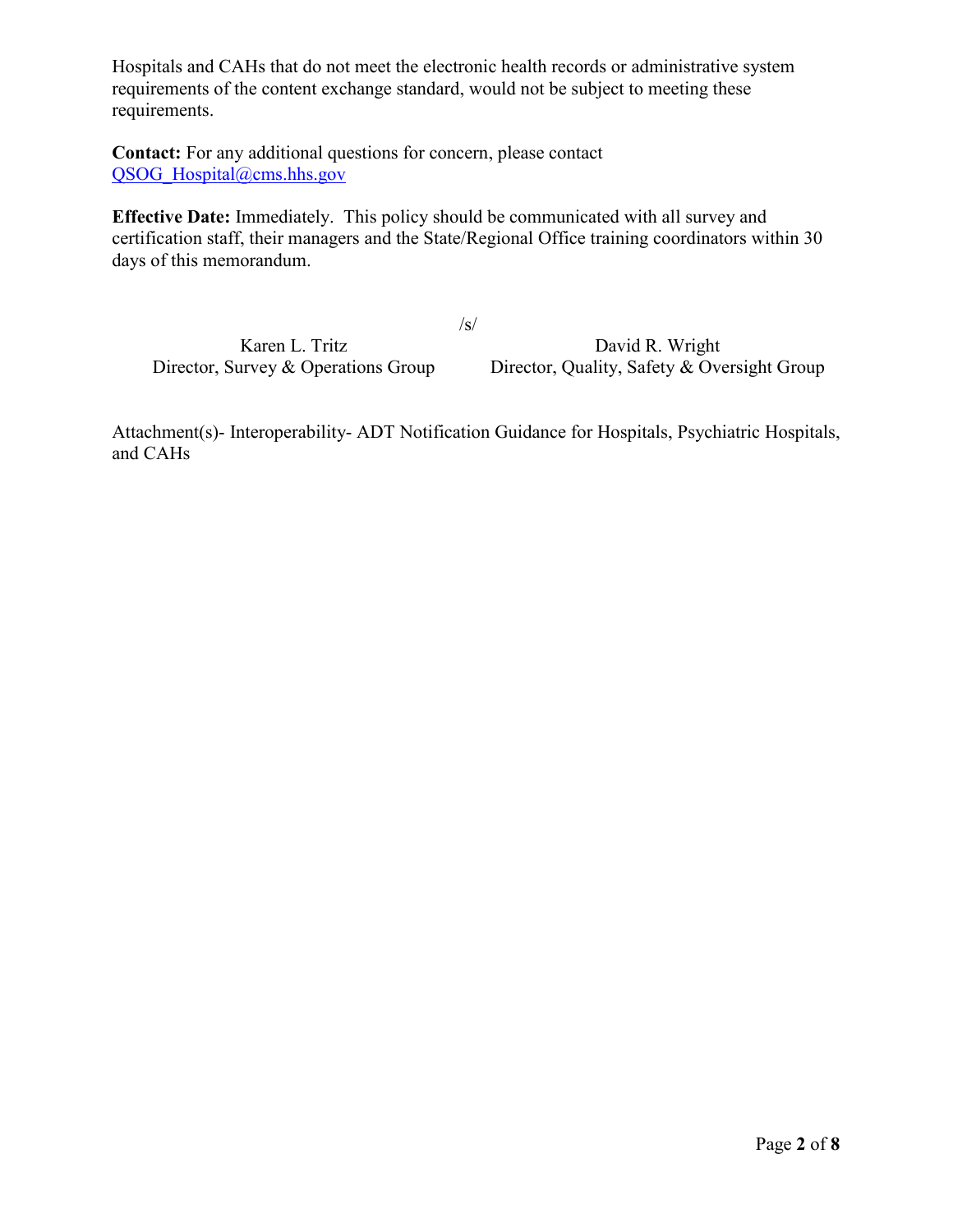### **A-0470**

# **(Issued 5-01-2020; Effective Date 06-30-2020; Implementation Date 05-01-2021)**

### **§482.24 Condition of Participation**: Medical Records.

(d) Standard: Electronic notifications. If the hospital utilizes an electronic medical records system or other electronic administrative system, which is conformant with the content exchange standard at 45 CFR 170.205(d)(2), then the hospital must demonstrate that—

- (1) The system's notification capacity is fully operational and the hospital uses it in accordance with all State and Federal statutes and regulations applicable to the hospital's exchange of patient health information.
- (2) The system sends notifications that must include at least patient name, treating practitioner name, and sending institution name.
- (3) To the extent permissible under applicable federal and state law and regulations, and not inconsistent with the patient's expressed privacy preferences, the system sends notifications directly, or through an intermediary that facilitates exchange of health information, at the time of:
	- (i) The patient's registration in the hospital's emergency department (if applicable).
	- (ii) The patient's admission to the hospital's inpatient services (if applicable).
- (4) To the extent permissible under applicable federal and state law and regulations, and not inconsistent with the patient's expressed privacy preferences, the system sends notifications directly, or through an intermediary that facilitates exchange of health information, either immediately prior to, or at the time of:
	- (i) The patient's discharge or transfer from the hospital's emergency department (if applicable).
	- (ii) The patient's discharge or transfer from the hospital's inpatient services (if applicable).

**Guidance**: A hospital with an electronic health records system or electronic patient registration systems, which is conformant with the content exchange standard HL7 2.5.1 at 45 CFR 170.205(d)(2), is required to use system's notification capacity to facilitate the notification of patient admission, discharge, and transfer information in accordance with state and federal law. Upon the consent of patient or the patient representative, at a minimum, the information exchange must include the name of the patient, the practitioner responsible for the treatment of the patient, and the name of the institution providing care to the patient. A patient or patient representative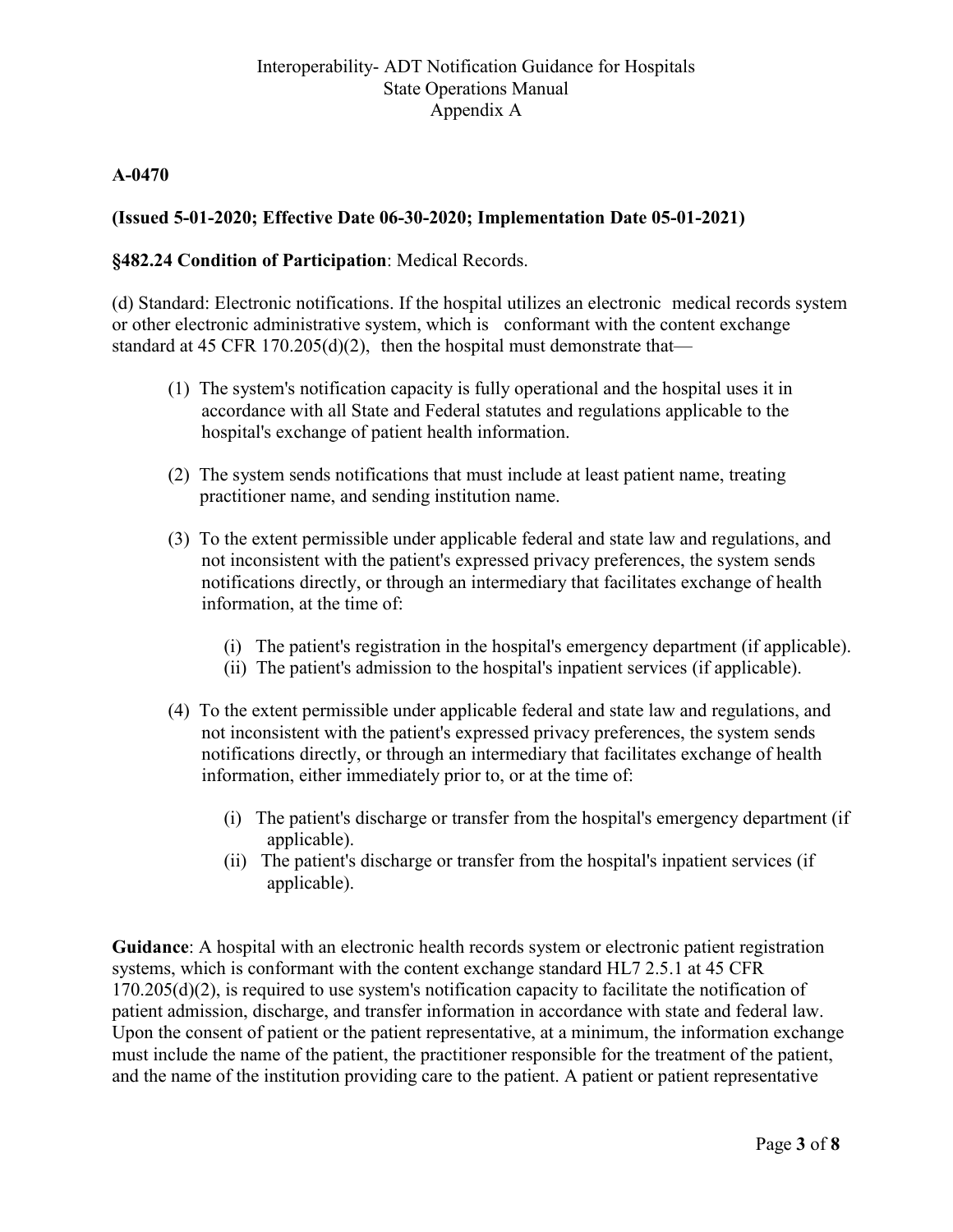does have the right to privacy and not permit the hospital to share this information through this exchange. A patient's refusal should be documented.

These requirements are applicable to all patients who are registered in the emergency department (ED) or who are receiving inpatient services. There may be instances of multiple admission notifications for one patient. For example, a patient that enters through the ED is not admitted to receive inpatient services, but the hospital would be responsible for sending a notification of the patient's ED visit; and once the patient is admitted and is receiving inpatient services, another notification would be sent as the patient's admission status has changed.

Transfer notifications would be applicable for any patients who may be transferring to another facility for additional needs or changes in level of care.

Discharge notifications would be applicable for all patient discharges from either inpatient or outpatient admissions.

For hospitals that do not have such electronic medical records system or other electronic administrative system, which are conformant with the content exchange standard HL7 2.5.1 at 45 CFR 170.205(d)(2), they are not required to be in compliance with this standard.

# **A-0471 (Issued 5-01-2020; Effective Date 06-30-2020; Implementation Date 05-01-2021)**

### **§482.24 Condition of Participation: Medical Records.**

(d) Standard: Electronic notifications. If the hospital utilizes an electronic medical records system or other electronic administrative system, which is conformant with the content exchange standard at 45 CFR 170.205(d)(2), then the hospital must demonstrate that—

- (5) The hospital has made a reasonable effort to ensure that the system sends the notifications to all applicable post-acute care service providers and suppliers, as well as to any of the following practitioners and entities, which need to receive notification of the patient's status for treatment, care coordination, or quality improvement purposes:
	- (i) The patient's established primary care practitioner;
	- (ii) The patient's established primary care practice group or entity; or
	- (iii) Other practitioner, or other practice group or entity, identified by the patient as the practitioner, or practice group or entity, primarily responsible for his or her care

**Guidance**: The hospital is expected to make every attempt to send notifications of the patient's status to all applicable post-acute providers and suppliers, in addition to the patient's primary care practitioner, primary care group, or other practitioner or group that is identified by the patient that may be responsible for the patient's care. For example, a patient may request that these admission, discharge, and transfer notifications be sent to a specialist responsible for their care, that is not their primary care provider. This requirement does not limit the hospital's ability to notify additional entities based on hospital policy, such as ACO attribution lists.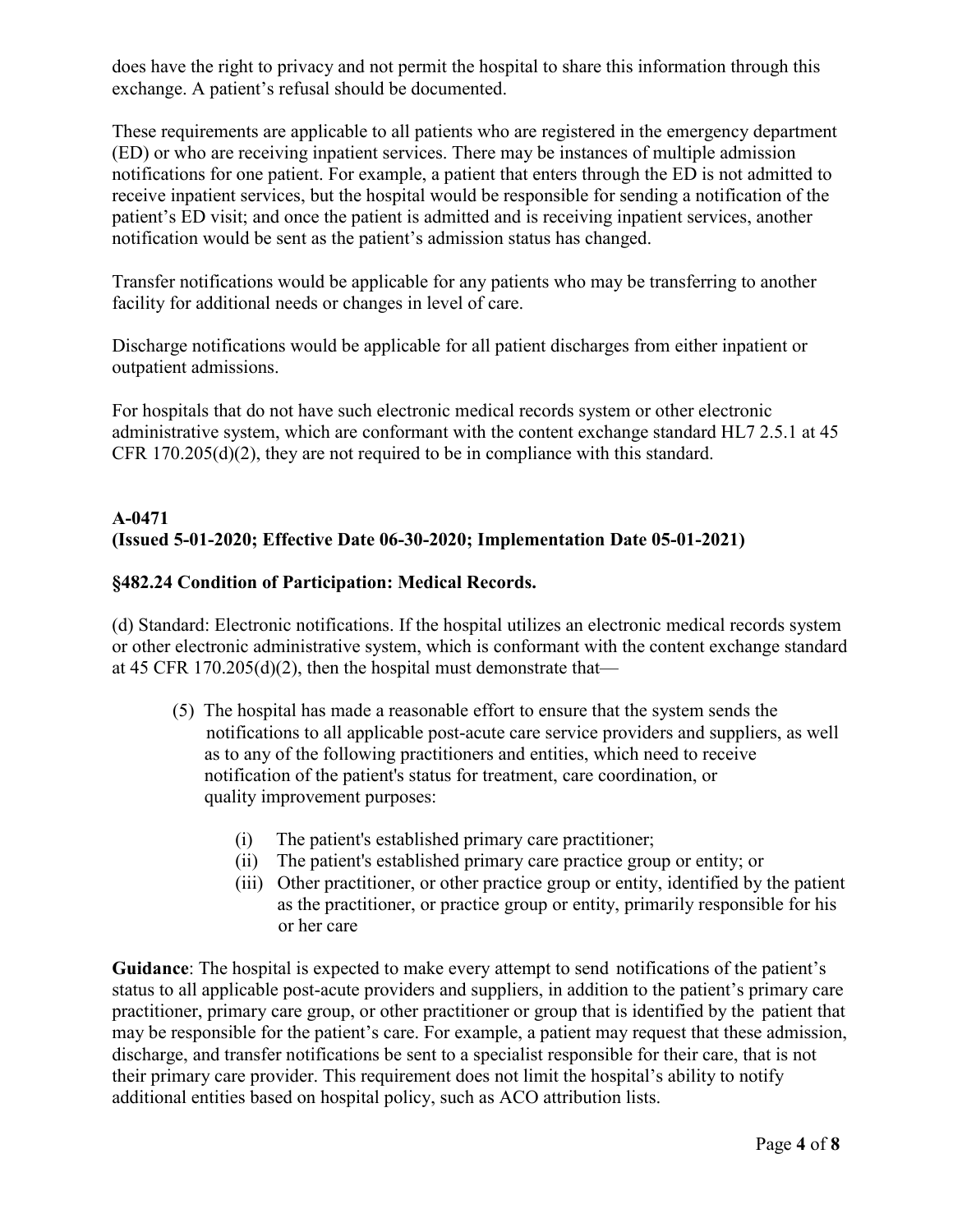# **A-1673**

# **(Issued 5-01-2020; Effective Date 06-30-2020; Implementation Date 05-01-2021)**

### **§482.61 Condition of Participation**: **Medical Records**.

(f) Standard: Electronic notifications. If the hospital utilizes an electronic medical records system or other electronic administrative system, which is conformant with the content exchange standard at 45 CFR 170.205(d)(2), then the hospital must demonstrate that—

- (1) The system's notification capacity is fully operational and the hospital uses it in accordance with all State and Federal statutes and regulations applicable to the hospital's exchange of patient health information.
- (2) The system sends notifications that must include at least patient name, treating practitioner name, and sending institution name.
- (3) To the extent permissible under applicable federal and state law and regulations, and not inconsistent with the patient's expressed privacy preferences, the system sends notifications directly, or through an intermediary that facilitates exchange of health information, at the time of:
	- (i) The patient's registration in the hospital's emergency department (if applicable).
	- (ii) The patient's admission to the hospital's inpatient services (if applicable).
- (4) To the extent permissible under applicable federal and state law and regulations, and not inconsistent with the patient's expressed privacy preferences, the system sends notifications directly, or through an intermediary that facilitates exchange of health information, either immediately prior to, or at the time of:
	- (i) The patient's discharge or transfer from the hospital's emergency department (if applicable).
	- (ii) The patient's discharge or transfer from the hospital's inpatient services (if applicable).

**Guidance**: A psychiatric hospital with an electronic health records system or electronic patient registration systems, which is conformant with the content exchange standard HL7 2.5.1 at 45 CFR 170.205(d)(2), is required to use system's notification capacity to facilitate the notification of patient admission, discharge, and transfer information in accordance with state and federal law. Upon the consent of patient or the patient representative, at a minimum, the information exchange must include the name of the patient, the practitioner responsible for the treatment of the patient, and the name of the institution providing care to the patient. A patient or patient representative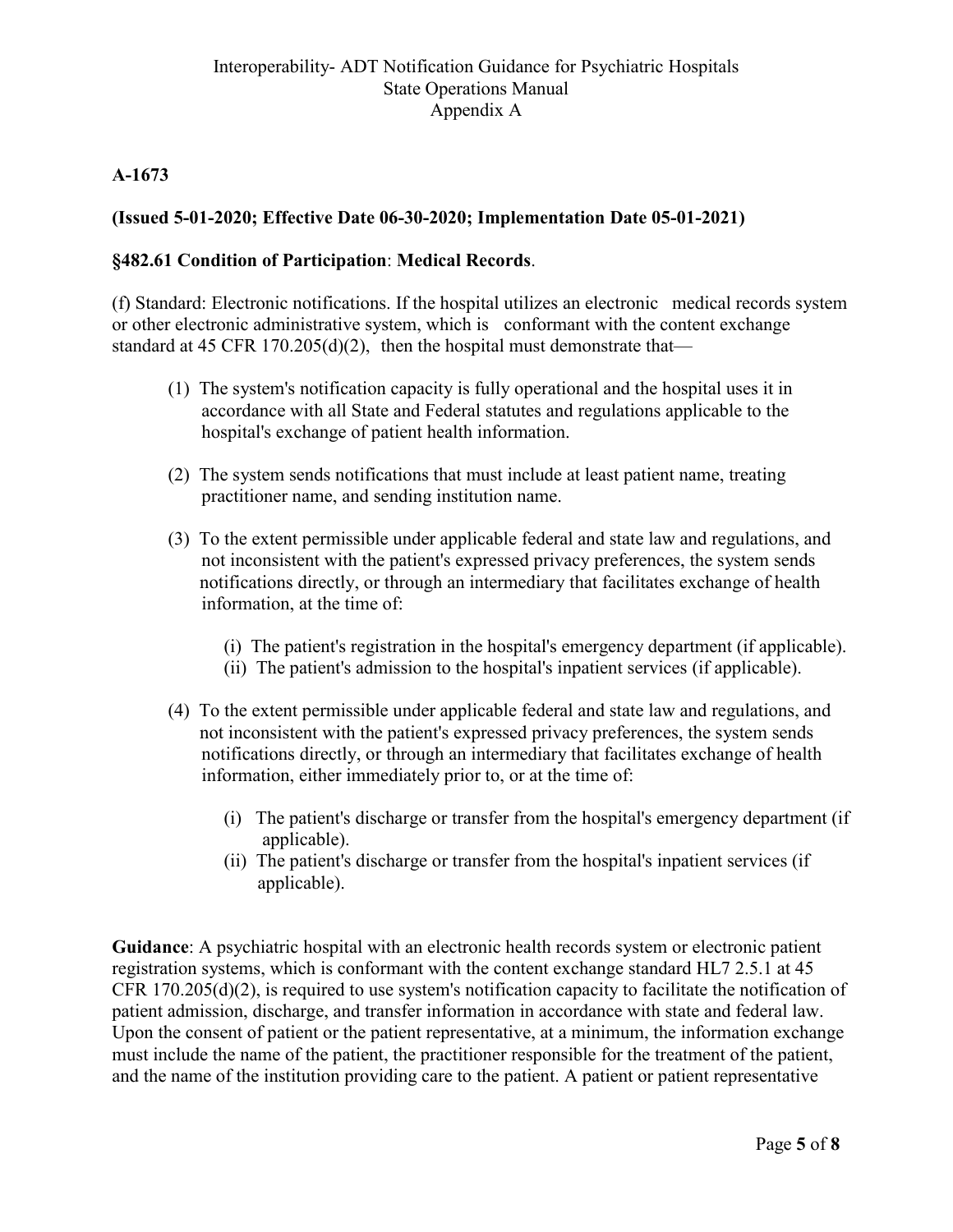does have the right to privacy and not permit the hospital to share this information through this exchange. A patient's refusal should be documented.

These requirements are applicable to all patients who are registered in the emergency department (ED) or who are receiving inpatient services. There may be instances of multiple admission notifications for one patient. For example, a patient that enters through the ED is not admitted to receive inpatient services, but the hospital would be responsible for sending a notification of the patient's ED visit; and once the patient is admitted and is receiving inpatient services, another notification would be sent as the patient's admission status has changed.

Transfer notifications would be applicable for any patients who may be transferring to another facility for additional needs or changes in level of care.

Discharge notifications would be applicable for all patient discharges from either inpatient or outpatient admissions.

For psychiatric hospitals that do not have such electronic medical records system or other electronic administrative system, which are conformant with the content exchange standard HL7 2.5.1 at 45 CFR 170.205(d)(2), they are not required to be in compliance with this standard.

### **A-1674 (Issued 5-01-2020; Effective Date 06/30/2020; Implementation Date 05/01/2021)**

### **§482.61 Condition of Participation: Medical Records.**

(f) Standard: Electronic notifications. If the hospital utilizes an electronic medical records system or other electronic administrative system, which is conformant with the content exchange standard at 45 CFR 170.205(d)(2), then the hospital must demonstrate that—

- (5) The hospital has made a reasonable effort to ensure that the system sends the notifications to all applicable post-acute care services providers and suppliers, as well as to any of the following practitioners and entities, which need to receive notification of the patient's status for treatment, care coordination, or quality improvement purposes:
	- (i) The patient's established primary care practitioner;
	- (ii) The patient's established primary care practice group or entity; or
	- (iii) Other practitioner, or other practice group or entity, identified by the patient as the practitioner, or practice group or entity, primarily responsible for his or her care

**Guidance**: The psychiatric hospital is expected to make every attempt to send notifications of the patient's status to all applicable post-acute providers and suppliers, in addition to the patient's primary care practitioner, primary care group, or other practitioner or group that is identified by the patient that may be responsible for the patient's care. For example, a patient may request that these admission, discharge, and transfer notifications be sent to a specialist responsible for their care, that is not their primary care provider. This requirement does not limit the psychiatric hospital's ability to notify additional entities based on hospital policy, such as ACO attribution lists.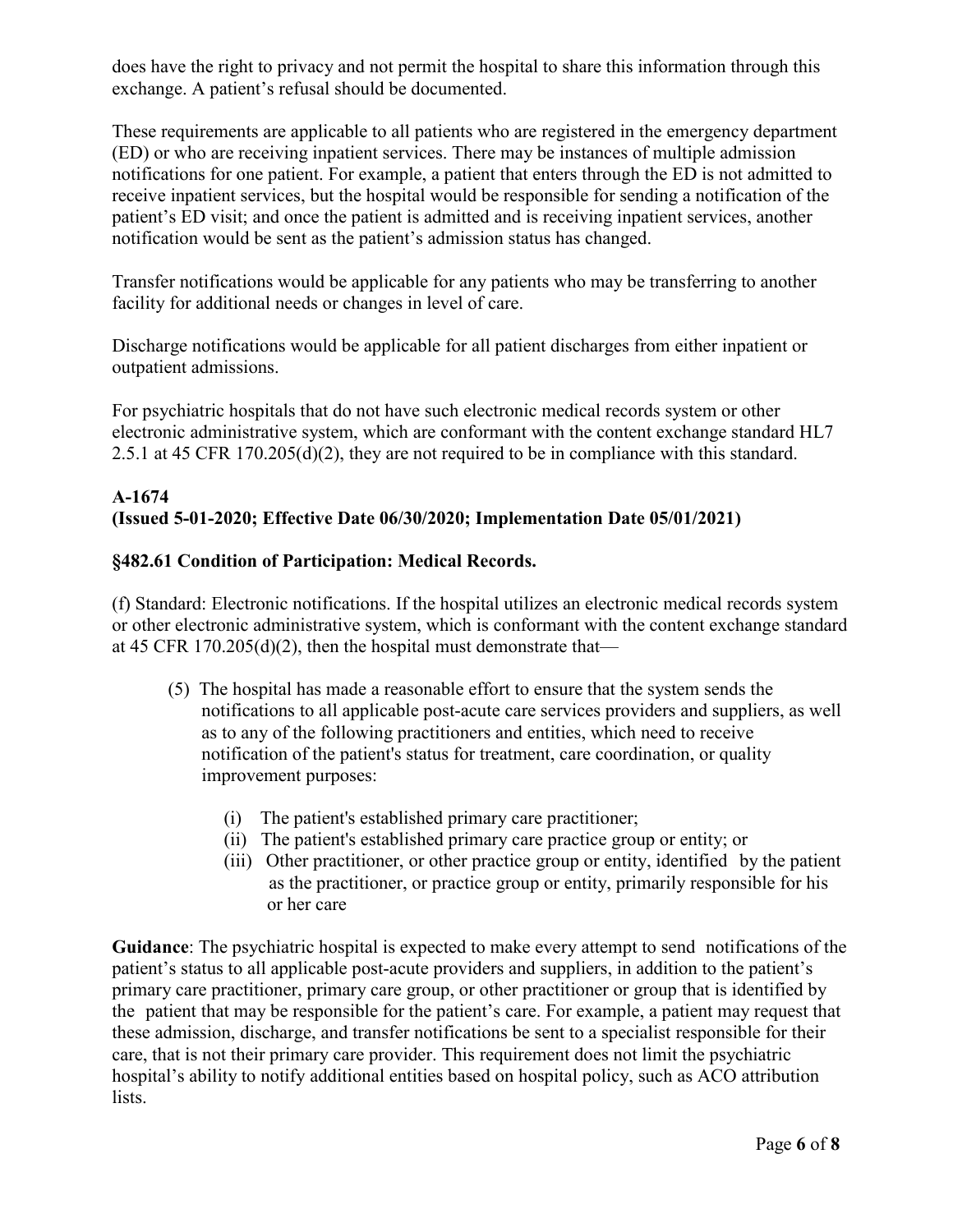# **C-1127**

# **(Issued 5-01-2020; Effective Date 06-30-2020; Implementation Date 05-01-2021)**

### **§485.638 Condition of Participation**: **Clinical Records**

(d) Standard: Electronic notifications. If the CAH utilizes an electronic medical records system or other electronic administrative system, which is conformant with the content exchange standard at 45 CFR 170.205(d)(2), then the CAH must demonstrate that—

- (1) The system's notification capacity is fully operational and the CAH uses it in accordance with all State and Federal statutes and regulations applicable to the CAH's exchange of patient health information.
- (2) The system sends notifications that must include at least patient name, treating practitioner name, and sending institution name.
- (3) To the extent permissible under applicable federal and state law and regulations, and not inconsistent with the patient's expressed privacy preferences, the system sends notifications directly, or through an intermediary that facilitates exchange of health information, at the time of:
	- (i) The patient's registration in the CAH's emergency department (if applicable).
	- (ii) The patient's admission to the CAH's inpatient services (if applicable).
- (4) To the extent permissible under applicable federal and state law and regulations, and not inconsistent with the patient's expressed privacy preferences, the system sends notifications directly, or through an intermediary that facilitates exchange of health information, either immediately prior to, or at the time of:
	- (i) The patient's discharge or transfer from the CAH's emergency department (if applicable).
	- (ii) The patient's discharge or transfer from the CAH's inpatient services (if applicable).

**Guidance**: A CAH with an electronic health records system or electronic patient registration systems, which is conformant with the content exchange standard HL7 2.5.1 at 45 CFR 170.205(d)(2), is required to use system's notification capacity to facilitate the notification of patient admission, discharge, and transfer information in accordance with state and federal law. Upon the consent of patient or the patient representative, at a minimum, the information exchange must include the name of the patient, the practitioner responsible for the treatment of the patient, and the name of the institution providing care to the patient. A patient or patient representative